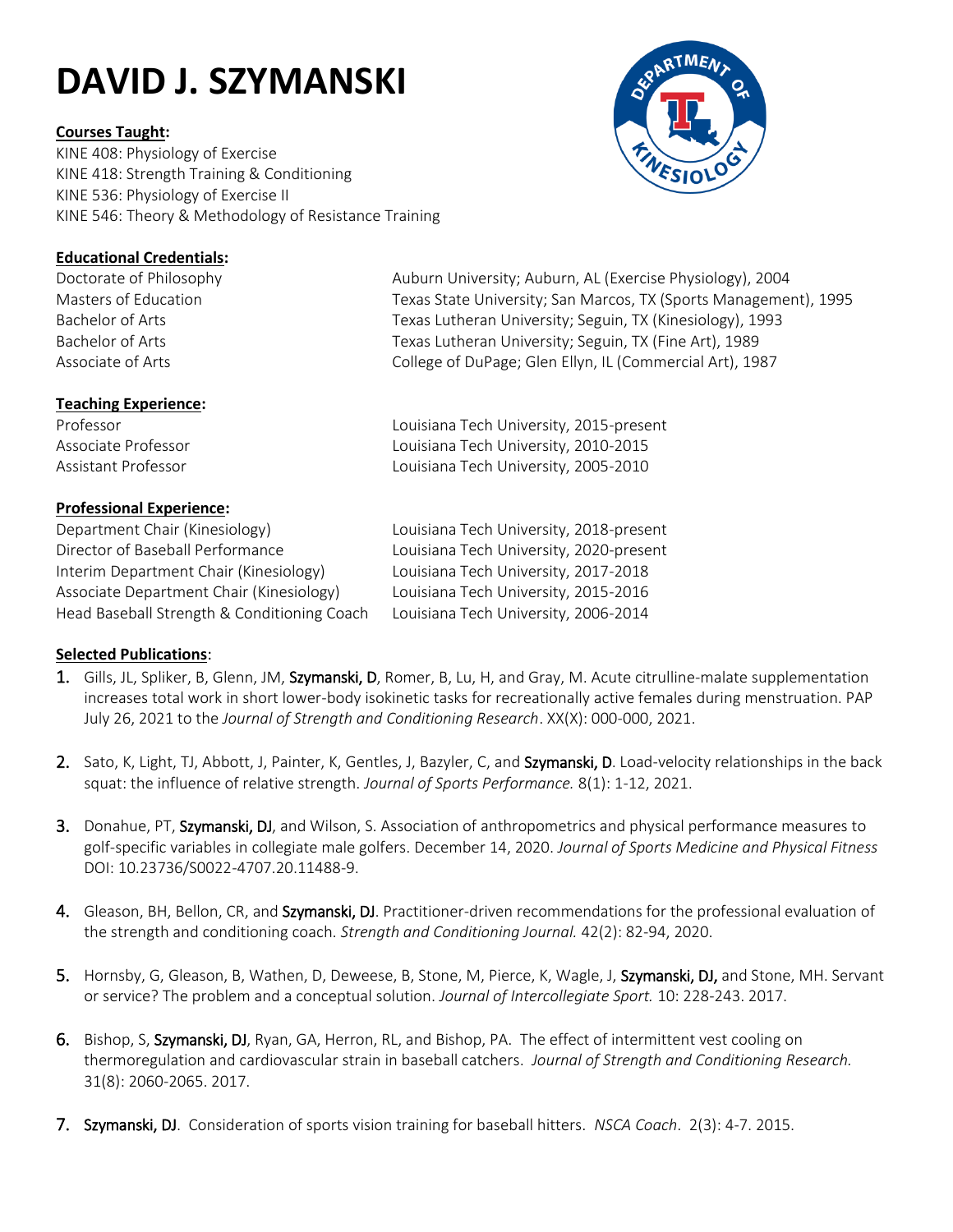- 8. Warren, CD, Szymanski, DJ, and Landers, MR. Effects of three recovery protocols on range of motion, heart rate, rating of perceived exertion, and blood lactate in baseball pitchers during a simulated game. *Journal of Strength and Conditioning Research.* 29(11): 3016-3025. 2015.
- 9. Szymanski, DJ. Preseason training for youth baseball players. *Strength and Conditioning Journal*. 35(3): 63-76. 2013.
- 10. Szymanski, DJ. Effects of various resistance training methods on overhand throwing power athletes: A brief review. *Strength and Conditioning Journal*. 34(6): 61-74. 2012.
- 11. Wilson, JM, Miller, AL, Szymanski, DJ, Duncan, NM, Andersen, JC, Alcantara, ZG, Morrison, TJ, and Bergman, CJ. Effects of various warm-up devices and rest period lengths on batting velocity and acceleration of intercollegiate baseball players. *Journal of Strength and Conditioning Research.* 26(9): 2317-2323. 2012.
- 12. Szymanski, DJ, Bassett, KE, Beiser, EJ, Till, ME, Medlin, GL, Beam, JR, and DeRenne, C. Effect of various warm-up devices on bat velocity of intercollegiate softball players. *Journal of Strength and Conditioning Research.* 26(1): 199- 205. 2012.
- 13. Szymanski, DJ. Resistance training to avoid little league elbow and shoulder. *NSCA's Performance Training Journal*. 10(2): 15-20. 2011.
- 14. Szymanski, DJ, Beiser, EJ, Bassett, KE, Till, ME, Medlin, GL, Beam, JR, and DeRenne, C. Effect of various warm-up devices on bat velocity of intercollegiate baseball players. *Journal of Strength and Conditioning Research.* 25(2): 287- 292. 2011.
- 15. Szymanski, DJ and DeRenne, C. The effects of small muscle training on baseball hitting performance: A brief review. *Strength and Conditioning Journal*. 32(6): 99-108. 2010.
- **16.** Beam, JR and Szymanski, DJ. Validity of two skinfold calipers in estimating percent body fat of college-aged men and women. *Journal of Strength and Conditioning Research.* 24(12): 3448-3456. 2010.
- 17. Szymanski, DJ, Szymanski, JM, Schade, RL, Bradford, TJ, McIntyre, JS, DeRenne, C, and Madsen, NH. The relation between anthropometric and physiological variables and linear bat swing velocity of high school baseball players before and after 12 weeks of training. *Journal of Strength and Conditioning Research.* 24(11): 2933-2943. 2010.
- 18. Szymanski, DJ. General, special, and specific core training for baseball players. *NSCA's Performance Training Journal.* 9(5): 13-16. 2010.

#### **Book:**

1. Coleman, AE and Szymanski, DJ. Co-editors. *Strength Training of Baseball*. Human Kinetics, Champaign, IL. 2022.

#### **Book Chapter:**

- 1. Szymanski, DJ. Introduction. In: *Strength Training of Baseball*. Human Kinetics, Champaign, IL. 2022.
- 2. Szymanski, DJ and Lawson, B. Importance of resistance training. In: *Strength Training of Baseball*. Human Kinetics, Champaign, IL. 2022.
- 3. Szymanski, DJ and Vazquez, J. Testing protocols and athlete assessment. In: *Strength Training of Baseball*. Human Kinetics, Champaign, IL. 2022.
- 4. Szymanski, DJ. Baseball and Softball. In: *Developing the Core*. Human Kinetics, Champaign, IL. pp. 133-140. 2014.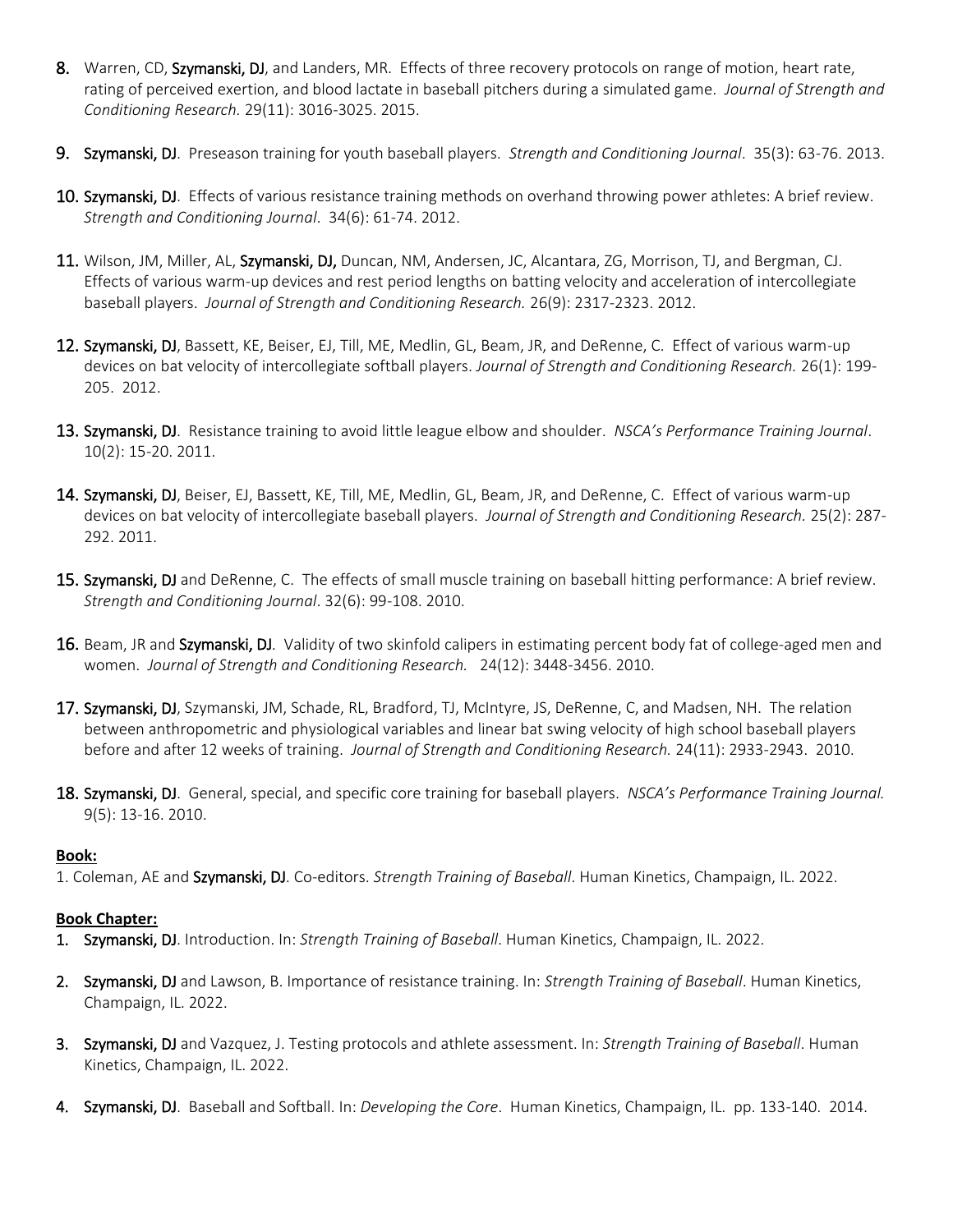## **Selected Abstracts:**

- 1. Szymanski, DJ, Garcia, AS, and Qiao, M. Relationship of pinch and grip strengths on velocity and spin variables of different pitch types by collegiate baseball pitchers. Online Poster Presentation. National Strength and Conditioning Association's National Conference, Orlando, FL. July 8, 2021.
- 2. Szymanski, DJ, Szymanski, JM, Ortiz, PA, Cloud, DM, and Crotin, RL. Relationship between stature, body composition, and absolute and relative strength and power to fastball velocity among collegiate baseball pitchers. Online Poster Presentation. National Strength and Conditioning Association's National Conference, Orlando, FL. July 9, 2021.
- 3. Sakurai, M, Qiao, M, Szymanski, DJ, and Crotin, RL. Relationship between kinetics of countermovement jump and trunk mechanics of collegiate baseball pitching. Online Poster Presentation. National Strength and Conditioning Association's National Conference, Orlando, FL. July 8, 2021.
- 4. Kaplan, CA, Szymanski, DJ, and Graves, BS. Acute effect of ankle joint mobilization on hamstring flexibility. Online Poster Presentation. National Strength and Conditioning Association's National Conference, Orlando, FL. July 9, 2021.
- 5. Szymanski, D, Qiao, M, Singh, V, and Cloud, D. Isokinetic shoulder strength profile of collegiate baseball pitchers. *Journal of Strength and Conditioning Research*. 36(4): e77-78, 2021.
- 6. Szymanski, D, Qiao, M, Singh, V, and Szymanski, J. Correlation of power to fastball velocity of collegiate baseball pitchers. *Journal of Strength and Conditioning Research*. 36(4): e192-193, 2021.
- 7. Ivey, MQ, Nevala, ED, and Szymanski, DJ. Comparison of two devices for measuring bat velocity of adolescent baseball players: A pilot study. *Journal of Strength and Conditioning Research*. 31(1): S62-63, 2017.

### **Selected Presentations (International):**

- 1. Szymanski, DJ. Physical training for youth baseball players for injury prevention and performance enhancement. National Olympics Memorial Youth Center: NSCA Japan Selected Coaches. Hands-on presentation. Tokyo, Japan, December 5, 2014.
- 2. Szymanski, DJ. Physical training for youth baseball players for injury prevention and performance enhancement. NSCA Japan National Conference. Lecture & hands-on presentation. Tokyo, Japan, December 7, 2014.
- 3. Szymanski, DJ. Contributing factors for increased bat swing velocity and resistance training to develop increased bat velocity. NSCA Japan Special Symposium: Tokyo College of Sports and Recreation. Lecture. Tokyo, Japan, December 8, 2014.

#### **Selected Presentations (National):**

- 1. Szymanski, DJ. Essential components to a baseball resistance training program. Session Presentation. National Strength and Conditioning Association's Coaches Conference. Indianapolis, IN, January 11, 2014.
- 2. Greenwood, M, Jones, M, Carter, J, Coleman, G, Gravani, K, Szymanski, D, and Byars, A. Sport nutrition eating habits of NCAA-Division I athletes. Session Presentation. National Strength and Conditioning Association's National Conference, Las Vegas NV, July 13, 2013.
- 3. Szymanski, DJ. In-season training for the pitcher: The why and how. Session Presentation. National Strength and Conditioning Association's Coaches Conference. San Antonio, TX. January 7, 2012.
- 4. Szymanski, DJ. Longitudinal effects of 3-years of resistance training on performance variables of college baseball players. Session Presentation. National Strength and Conditioning Association's Sport-Specific Training Conference. Orlando, FL. January 8-9, 2010.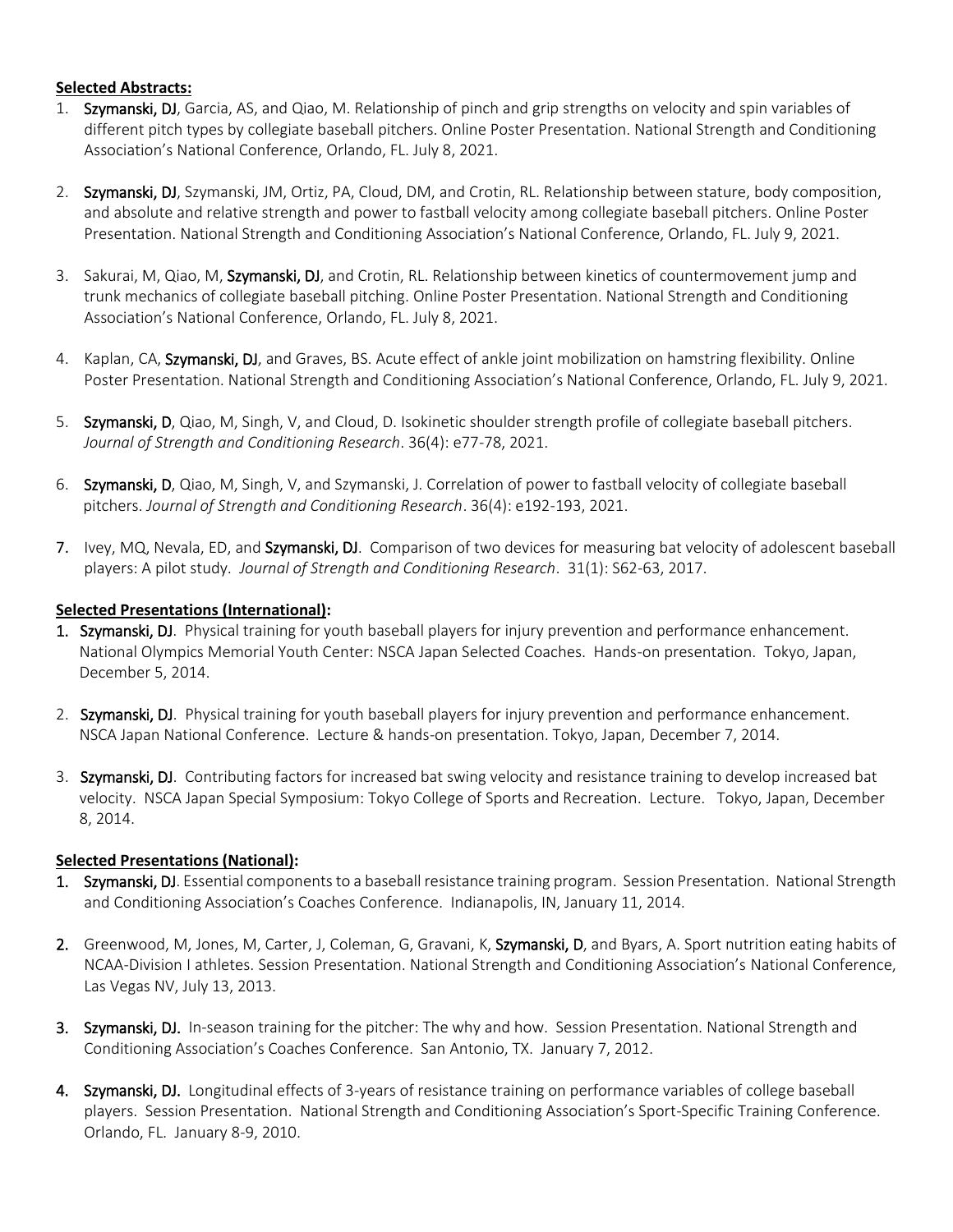#### **Selected Presentations (State & Local):**

- 1. Szymanski, DJ. How to get the most out of your weight training workout. Health & Wellness Seminar. Louisiana Tech University. December 5, 2017.
- 2. Szymanski, DJ. Dr. Szymanski and the scientific quest for optimal baseball performance. Seminar presentation. Texas A&M University. October 9, 2017.
- 3. Szymanski, DJ. Dr. Szymanski and the quest for optimal baseball performance. Biology Seminar Series. Seminar presentation. Louisiana Tech University. May 8, 2017.
- 4. Szymanski, DJ. Resistance training for youth baseball players. NSCA Louisiana State Clinic. Session presentation. Northwestern State University. April 8, 2017.

#### **Grants:**

- 1. National Institute of Health. Expansion of Biomedical Research Facilities to Enhance BRAIN Initiative Collaborations in North Louisiana. PI - Leon Iasemidis, Sam Wallace, Co-PIs - Rebecca McConnico, Melinda Bryan, David Szymanski, Mu Qiao, Andrew Parks, et al. Submitted and accepted for review March 31, 2021. \$6,050,000. Not funded.
- 2. National Institute of Health. Expansion of Biomedical Research Facilities to Enhance BRAIN Initiative Collaborations in North Louisiana. PI - Leon Iasemidis, Sam Wallace, Co-PIs – Rebecca McConnico, Melinda Bryan, David Szymanski, Mu Qiao, Andrew Parks, et al. Submitted and accepted for review March 31, 2020. \$ 5,000,000. Not funded.
- 3. Student Technology Fee Board. Louisiana Tech University. David Szymanski, Jean Chen, Lacey Deal, Ben Gleason, C. Smiley Reeves, and Vishesh Singh. Submitted September 15, 2018. \$191,825.35. Funded \$63,514.00 (2018).
- 4. Student Technology Fee Board. Louisiana Tech University. David Szymanski, Ben Gleason, and Vishesh Singh. Submitted March 26, 2018. \$172,926.00. Funded \$1,200 (2018).
- 5. LOSFA through LABOR Grant. Gaming Activities for Motivating an Innovative New Generation (GAMING) for STEAM Careers. Lindsey Keith-Vincent, Lillian Diane Madden, David Szymanski, Jordan Blazo, Jane Jacob, George Noflin, Glenn Larson, Devonia Love-Vaughan, and Tim Bishop. Submitted December 4, 2017. \$192,000.00. Not funded.
- 6. Student Technology Fee Board. Louisiana Tech University. David Szymanski, Ben Gleason, and Vishesh Singh. Submitted October 20, 2017. \$180,174.50. Funded \$68,312 (2017).
- 7. Lagniappe Ladies Grant. Louisiana Tech University. David Szymanski. \$5,000.00. Submitted June 16, 2017. Not funded (2017).
- 8. Student Technology Fee Board. Louisiana Tech University. David Szymanski and Vishesh Singh. \$16,701.55. Submitted March 14, 2017. Funded \$16,701.55 (2017).

#### **Academic Honors & Awards:**

Leadership Medallion, Louisiana Tech University, 2018 Presidential Medallion, Louisiana Tech University, 2014 University Senate Chair Award Recipient, Louisiana Tech University, 2013 University Senate Chair Award Nominee, Louisiana Tech University, 2012 Fellow of the NSCA, 2011-present Eva Cunningham Endowed Professorship in Education, 2011-present